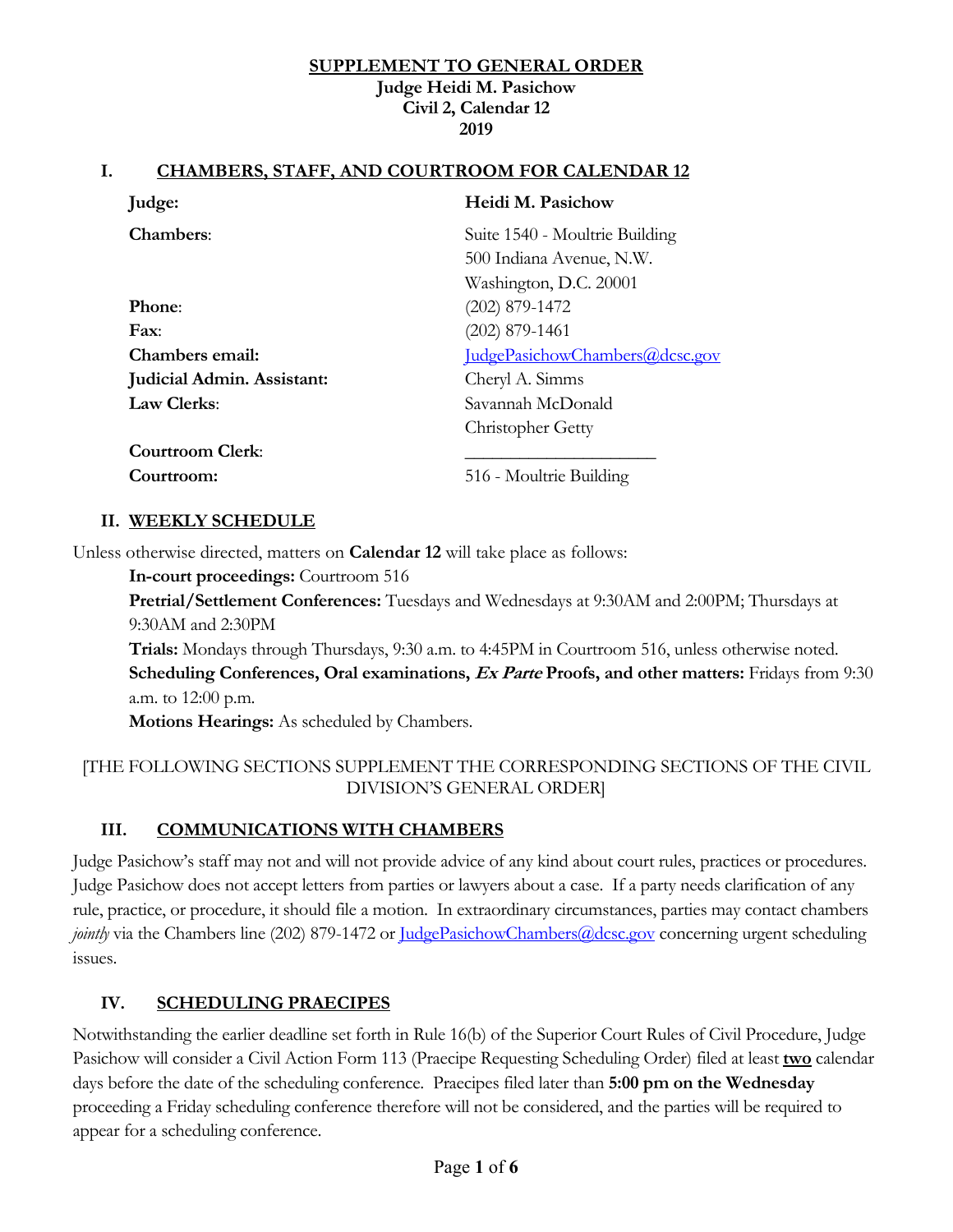In cases in which all parties are represented by counsel, and no pending motions or other matters require the Court's attention, Judge Pasichow encourages attorneys to consult with opposing counsel and submit a CA Form 113 rather than appear in court for a scheduling conference.

# **V. MOTIONS**

**Consent Motions**: The title of every motion must indicate whether the motion is opposed or unopposed. Judge Pasichow strictly enforces the requirement in Rule 12-I (a) of the Superior Court Rules of Civil Procedure that, before filing any motion (except pursuant to Rule 11), it must seek the consent of other parties and include in the motion a certification that the party sought consent. If a party does not include such a certification, Judge Pasichow may summarily deny the motion, and if the party chooses to refile the motion with a certification, it will pay another \$20 filing fee. Judge Pasichow generally grants consent motions.

**Paper Copies/Courtesy Copies**: Judge Pasichow strictly enforces the requirement in Administrative Order 06-17 that a party must provide a paper copy—*upon submission*—of any filing that, *including* exhibits and attachments, exceeds twenty (20) pages. If a party fails to comply with this requirement, Judge Pasichow may decide not to consider the filing

**Proposed Order**: Administrative Order 06-17 requires that a party eFiling a motion also submit the motion electronically to chambers at *JudgePasichowChambers@dcsc.gov*, including a proposed order that can be edited in Microsoft Word. Counsel's adherence to this Administrative Order assists the Court in ruling on motions and informing counsel of the Court's decisions in a timely and expeditious manner. Judge Pasichow may summarily deny a motion that is not accompanied by a proposed order in the required format.

**Length of Filings**: Judge Pasichow discourages memoranda more than ten (10) pages long. No party may submit a motion and memorandum more than twenty (20) pages long (double spaced) without leave of Judge Pasichow. If a party fails to comply with these rules, Judge Pasichow may summarily deny the motion. Judge Pasichow grants leave to file longer documents only in extraordinary circumstances.

**Incorporation by Reference:** Notwithstanding the Super. Ct. Civ. R. 10(c), incorporation by reference of previously—or contemporaneously—filed documents is prohibited to the extent that the combined length of the filing and the information incorporated-by-reference exceeds the Court's page limit. Each filing must stand or fall on its own merits.

**Adoption:** Parties may only adopt pleadings as defined in Super. Ct. Civ. R. 7(a). A party may not adopt the motion of another party-litigant without first obtaining leave of court.

**Reply Briefs**: Parties who wish to file a reply brief may do so within seven (7) calendar days of the filing of an opposition brief without leave of the Court. However, *no* party may submit a reply to an opposition that is more than five (5) pages long, or a sure-reply without leave of Judge Pasichow.

**E-Filed Motions**: It generally takes at least two (3) business days for the Clerk's Office to process filings. A lawyer or party who has a question about the status of a pending motion should check online at http://www.dccourts.gov/internet/CCO.jsf, contact the Clerk's Office at (202) 879-1133, or check CaseFileXpress.com.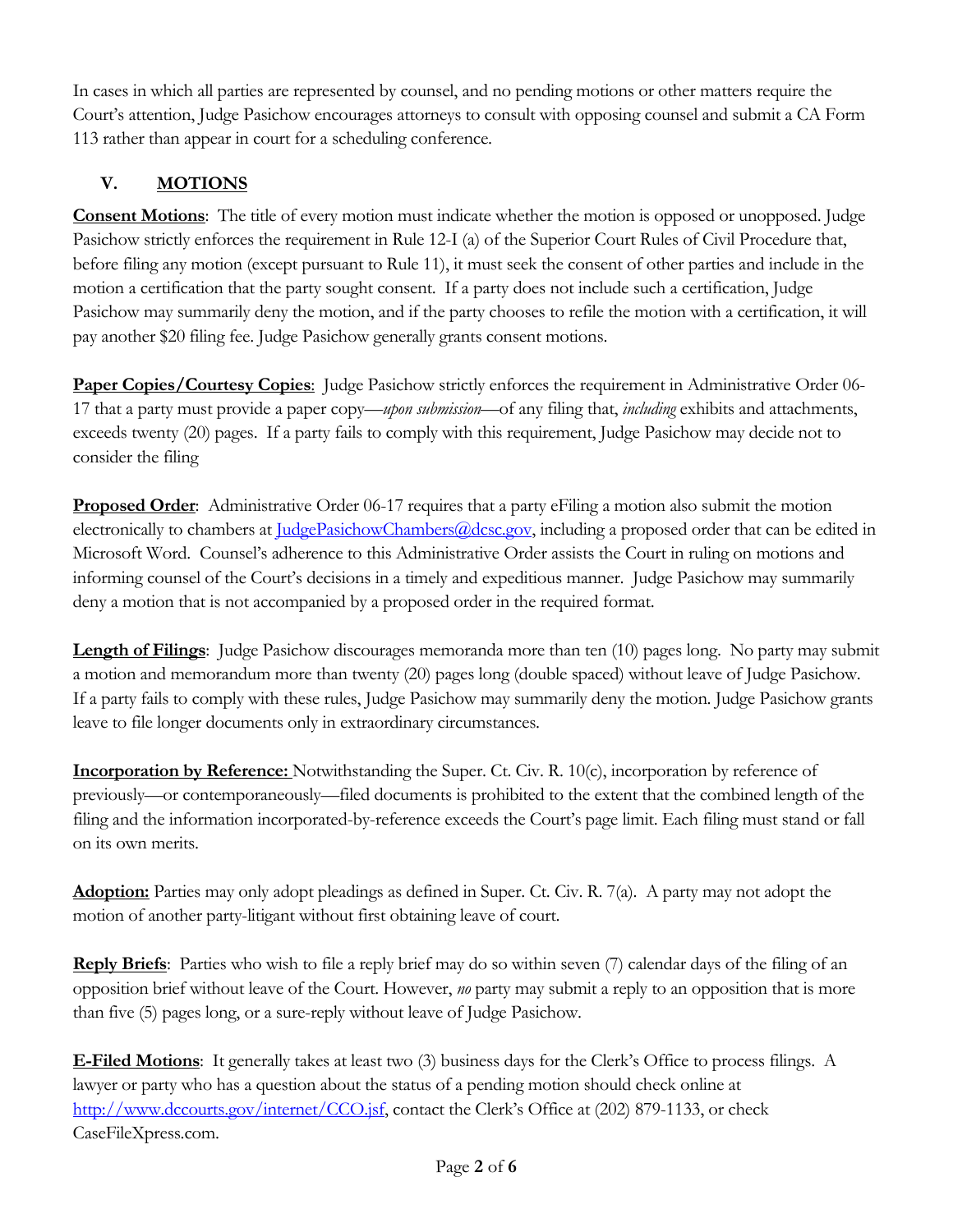**Motions in Limine**: Judge Pasichow generally rules on motions *in limine* at or before the pretrial conference. In accordance with the deadline set forth in Rule 16(d) of the Superior Court Rules of Civil Procedure, parties should file motions *in limine* at least three (3) weeks before the pretrial conference, and oppositions to such motions should be filed no later than one (1) week before the pretrial conference.

**Motions To Extend Deadlines And Reschedule Hearings**: Any motion for extension of time should include a statement of the number of previous extensions of the deadline and the effect of granting the motion on other existing deadlines.

Judge Pasichow does not automatically grant multiple extensions of scheduling orders even when the parties agree. Judge Pasichow expects any request for an extension to be based on the parties' realistic assessment of the time needed to complete the remaining tasks, and thereby to eliminate the need for additional extensions except in unexpected circumstances. The more extensions one or all parties request, the stronger the justification that Judge Pasichow expects for each successive request, including a demonstration that the factors that justify the additional extension were not reasonably foreseeable at the time the parties requested the previous extension. It is not a sufficient justification that the lawyers were too busy on other matters to complete tasks on the schedule that they previously proposed and agreed to.

Moreover, the longer the requested extension, the stronger the justification that Judge Pasichow expects.

Except in extraordinary circumstances involving unforeseen and unforeseeable events, all motions seeking to extend a deadline or continue a hearing date must be filed **at least three (3)** business days before that date.

Any motion to reschedule a hearing must suggest three alternative dates and times that are convenient to all parties.

Except as provided in Rule 16(b) (7) (B), stipulations between parties or lawyers are not effective to change deadlines set by the Court. To extend any such deadline, a party must file a motion requesting and justifying the extension.

**Consolidated Motions**: A party ordinarily should raise in <u>one motion</u> all of the grounds for the relief it seeks. For example, a party should file one summary judgment motion or one motion *in limine*, even if the party seeks summary judgment on multiple grounds or pretrial rulings on multiple issues. If a consolidated motion exceeds the Court's usual page limit, the party may file, with the consolidated motion, a motion for leave to file a brief exceeding the page limit. Such requests are ordinarily granted because consolidated motions are more efficient and require fewer total pages than separate motions.

**Ripe Motions**: Irrespective of the nature of the matter scheduled for hearing before the Court, any Motion that is **ripe** (ready for disposition) may be heard by the Court at any hearing scheduled on the Court's calendar. Consent motions are considered ripe upon filing.

**Emergency Motions**: Parties should request expedited action only in truly urgent situations. Parties and attorneys should be aware of the requirement of Rule 12-I(e) that the non-moving party be granted fourteen days within which to file a written opposition. Merely because a party labels a pleading as an "emergency motion" does not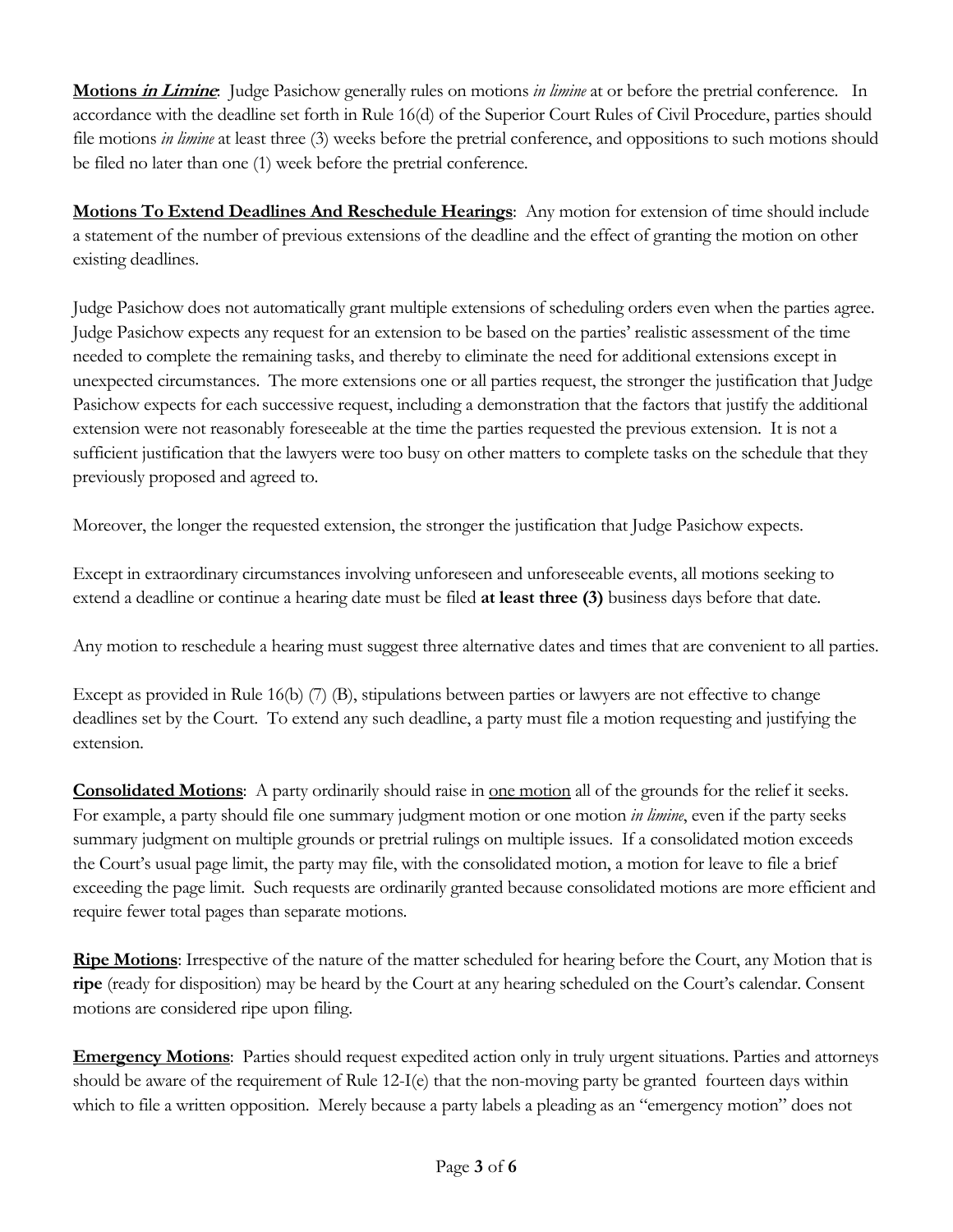mean that the Court will act on an expedited basis. A party filing an emergency motion must send a courtesy copy of the motion by email to Judge Pasichow's chambers staff and to the other parties.

# **VI. DISCOVERY**

**Motions to Compel Discovery/Discovery Disputes**: The Court strictly enforces the requirements set forth in Rules 26(h) and 37(a), which require the parties to meet for a reasonable period of time in an effort to resolve or narrow any discovery dispute and include a certification regarding such a meeting in discovery-related motions. If a party submits a discovery-related motion without a certification, the Court may summarily deny the motion. Before filing a motion related to a discovery dispute, the moving party must communicate with the opposing party—face-to-face—to suggest dates and times for a hearing on the motion, and the motion must include proposed dates and times.

# **VII. PRETRIAL, SCHEDULING CONFERENCES & SETTLEMENT CONFERENCES**

**Non-party Principals**: Except in extraordinary circumstances with prior judicial approval, non-party principals with settlement authority must attend mediation sessions and pretrial conferences in person. Judge Pasichow may allow such principals from outside the Washington metropolitan area to participate by telephone. Any request to excuse a non-party principal from personal attendance should be made by motion at least two (2) weeks before the date of the conference.

**Scheduling and Calendars**: Any party or lawyer who attends a hearing during which the Court may reasonably be expected to schedule a hearing or deadline shall bring a calendar. Judge Pasichow and the courtroom clerk will not delay setting a schedule to give anyone an opportunity to contact the person's office. If the person does not have his or her schedule immediately available, Judge Pasichow will set a schedule, and the party may later file a motion to modify the schedule if the party so chooses.

**Joint Pretrial Statements**: Counsel and parties are reminded that Rule 16(e) of the Superior Court Rules of Civil Procedure requires the filing of a joint pretrial statement no later than one (1) week before the pretrial conference. Judge Pasichow may order a continuance of a pretrial conference if the parties have not timely filed a joint pretrial statement that satisfies the requirements of Rule 16(e).

# **VIII. TRIAL**

# **A. Pretrial and Trial Procedure**

**Trial schedule**: Judge Pasichow schedules trials to begin on Mondays at 9:30 a.m. Trials generally proceed Monday through Thursday from 9:30 a.m. to 4:30 p.m. Judge Pasichow generally takes one morning and one afternoon break, as well as a lunch break between approximately 1:00 pm and 2:00 p.m.

**Trial status update**: On the Wednesday preceding a trial date, the parties shall jointly email chambers to inform the Court whether the parties expect to proceed on the scheduled trial date. If the parties' expectations change at any point before the date of trial, the parties shall update chambers by email.

**Witness availability**: Judge Pasichow will not delay the trial to accommodate a witness' schedule, except in extraordinary, unexpected, and documented circumstances. If a witness availability issue arises, a party shall immediately notify other parties and chambers.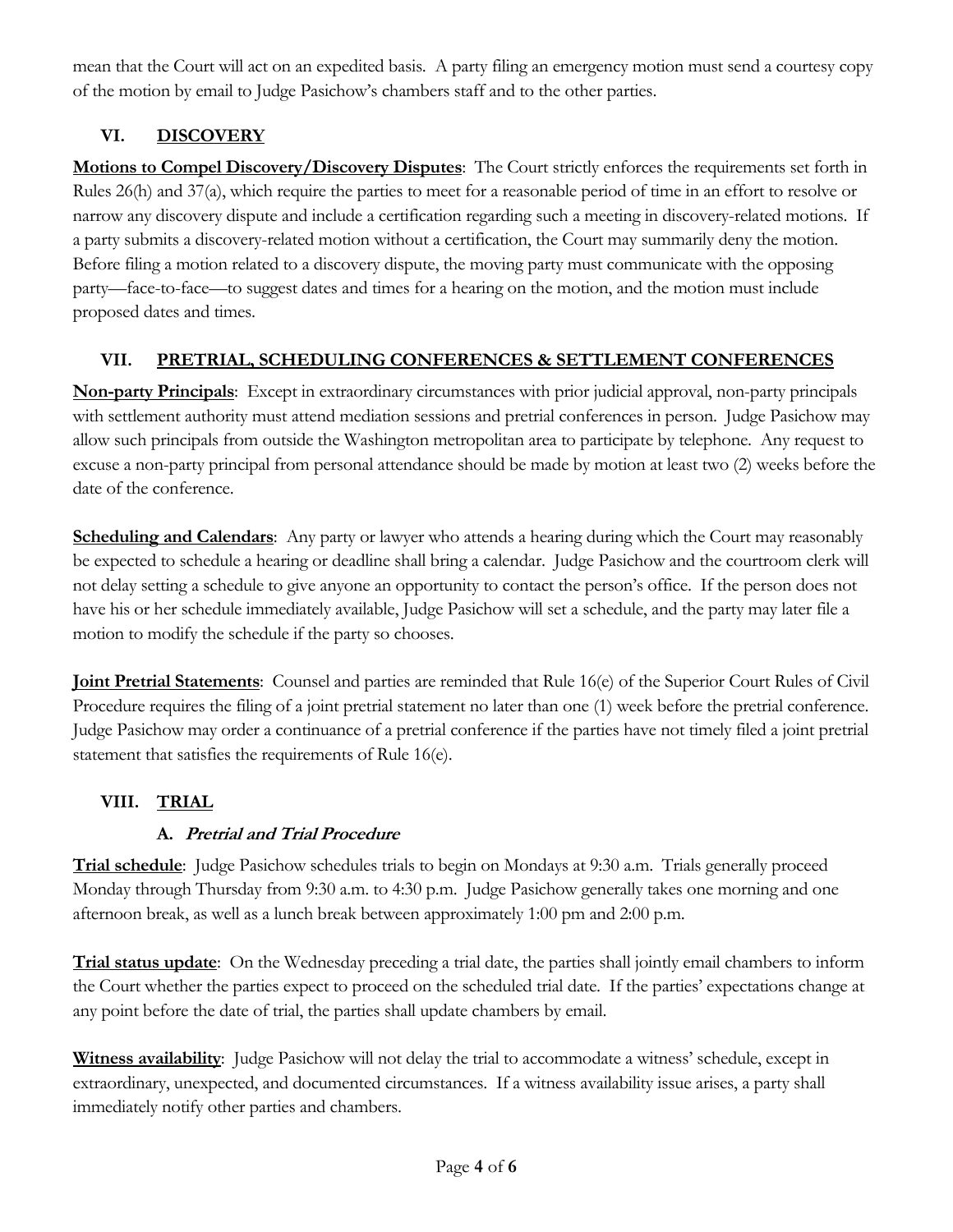**Exhibit index**: On the first day of trial, each party must give to the courtroom clerk an exhibit summary form. Parties may obtain this form from the Clerk's Office or at https://www.dccourts.gov/node/18758

**Juror Notes**: The Court allows jurors to take notes.

**Mid-trial issues**: If an issue arises during trial, Judge Pasichow strongly encourages parties to raise it by sending an email by 8:30 a.m. of the next trial day to chambers staff with a copy to all other parties.

**Custody of exhibits**: During trial, the parties may leave exhibits admitted into evidence in the courtroom. After trial and until any appeal has ended or the time to appeal has run with no notice of appeal filed, each party is responsible for maintaining exhibits and other materials that should be part of the record on appeal.

**Non-jury Trials**: As a discretionary matter, the Court may require counsel to provide proposed findings of fact and conclusions of law at the close of the evidence. To the extent that a case contains a counterclaim or crossclaim with a jury demand, the Court may exercise its discretion to bifurcate the non-jury issues for a separate trial.

### **B. Jury Instructions and Objections**

One (1) week prior to trial, the parties shall email a copy of the Joint Voir Dire questions, Joint Proposed Verdict Forms and the Joint Proposed Standard and Special Jury Instructions in Microsoft Word format to JudgePasichowChambers@dcsc.gov. If the parties disagree as to the other party's proposed Voir Dire questions Standard and Special Jury Instruction and/or Verdict Form, the parties, must include the list of those items in dispute and the reasons for that objection and any case law supporting their objection.

Special Jury Instructions: Where the parties request that special jury instructions be given or that municipal regulations or statutes receive judicial notice and admission into evidence, each proposed special instruction, regulation, or statute shall be typed on a separate sheet of paper, *accompanied by a copy of the pertinent authority for the request*, and submitted with the Joint Pretrial Statement. A copy of the proposed instruction, regulation, or statute should be emailed to Judge Pasichow's E-Serve inbox, JudgePasichowChambers@dcsc.gov, in non-writeprotected form.

### **C. Availability during Deliberations**

Throughout jury deliberations, counsel must be available on ten (10) minutes' notice. Counsel should give the courtroom clerk a telephone number where they can be reached.

### **IX. COURTROOM PROTOCOL**

**Addressing the Court**:Physically able attorneys and *pro se* parties are expected to stand when addressing the Court. Speaking objections are prohibited.

**Questioning of Witnesses & Demonstrations:** Questioning of witnesses must be conducted from behind the podium. Walking in the well of the courtroom is prohibited except as permitted by the Court. Permission is required to approach the Court. Any in-court demonstration requires prior permission of the Court.

**Audio-Visual Equipment**: Any attorney who desires to bring audio-visual equipment into the courtroom for trial or a hearing must secure a letter from the Court permitting the entry of such items into the courthouse, for presentation to security personnel. Such a letter must be obtained well in advance of the particular proceeding.